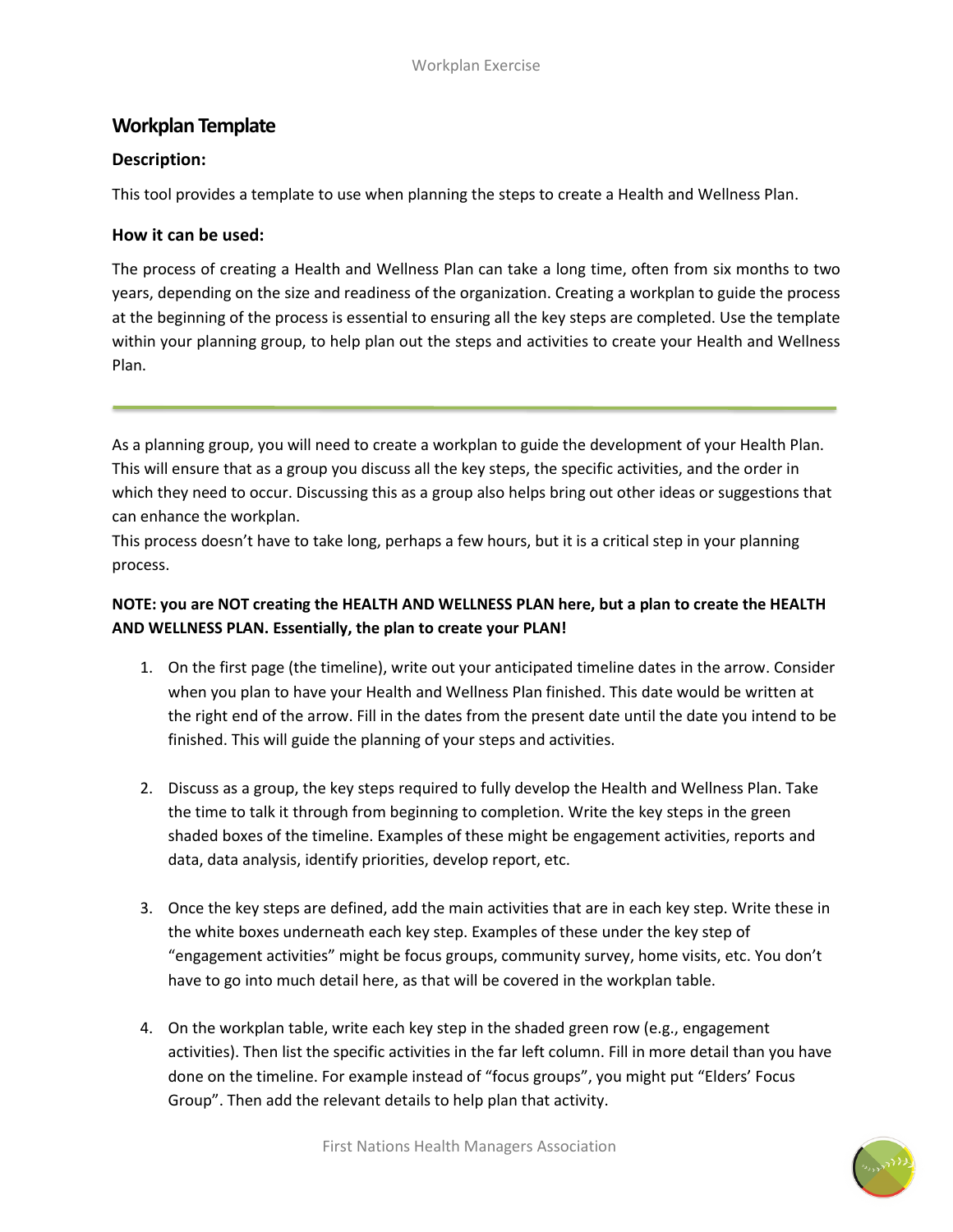#### Workplan Exercise

On the Timeline – Write the dates (specific dates, weeks, months… whichever works best for your workplan)

In the Green Boxes – Write in the key steps, such as community engagement, data analysis, etc. An example is shown. In the White Boxes – Write in the main activities that are part of the key steps. Some examples are shown.



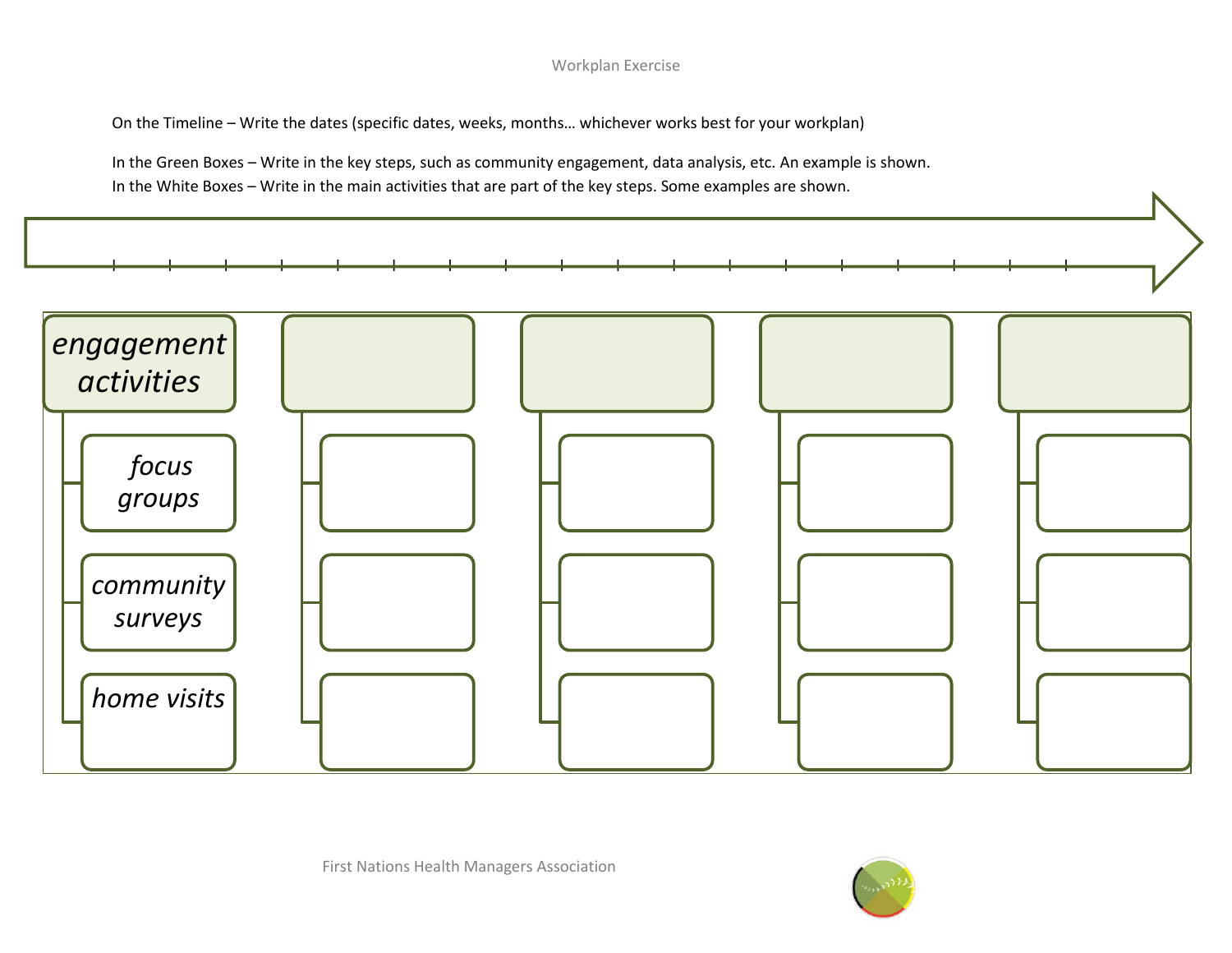Using the key steps as a guide, expand upon the activities to outline all the actions required to complete each activity (including those not listed on the timeline). Add the person responsible for ensuring it is completed, when it needs to be done, what resources are requires (consider time, people, and infrastructure such as a kitchen, etc.) and any notes that help explain the activity.

| <b>Key Step:</b>    |                      |                                 |                              |                                                                                                                                                                                                             |  |  |  |
|---------------------|----------------------|---------------------------------|------------------------------|-------------------------------------------------------------------------------------------------------------------------------------------------------------------------------------------------------------|--|--|--|
| <b>Activities</b>   | Who's<br>responsible | <b>Time line</b><br>(start-end) | <b>Resources</b><br>required | <b>Notes</b>                                                                                                                                                                                                |  |  |  |
| Elders' Focus Group | Health Dir.          | Feb.6                           | Facilitator,<br>food, room.  | Get list of potential Elders.<br>Confirm the Elders room is<br>available.<br>Ask Jane to facilitate.<br>Arrange for food.<br>Send out invitations 2<br>weeks in advance.<br>Reminders 2 days in<br>advance. |  |  |  |
|                     |                      |                                 |                              |                                                                                                                                                                                                             |  |  |  |
|                     |                      |                                 |                              |                                                                                                                                                                                                             |  |  |  |
|                     |                      |                                 |                              |                                                                                                                                                                                                             |  |  |  |
|                     |                      |                                 |                              |                                                                                                                                                                                                             |  |  |  |
|                     |                      |                                 |                              |                                                                                                                                                                                                             |  |  |  |
| <b>Key Step</b>     |                      |                                 |                              |                                                                                                                                                                                                             |  |  |  |
| <b>Activities</b>   | Who's<br>responsible | <b>Time line</b><br>(start-end) | <b>Resources</b><br>required | <b>Notes</b>                                                                                                                                                                                                |  |  |  |
|                     |                      |                                 |                              |                                                                                                                                                                                                             |  |  |  |
|                     |                      |                                 |                              |                                                                                                                                                                                                             |  |  |  |
|                     |                      |                                 |                              |                                                                                                                                                                                                             |  |  |  |

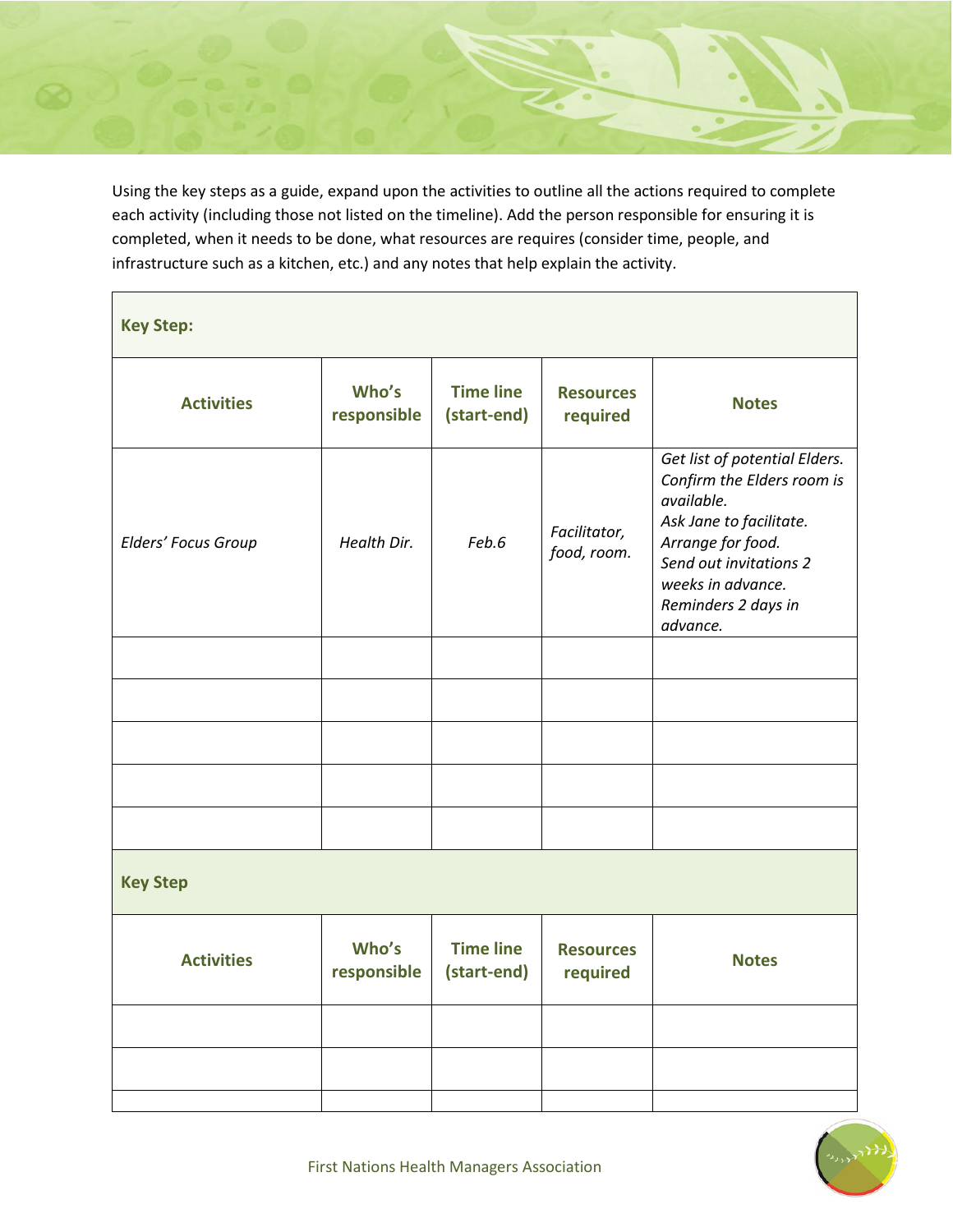| <b>Key Step:</b>  |                      |                                 |                              |              |  |  |  |
|-------------------|----------------------|---------------------------------|------------------------------|--------------|--|--|--|
| <b>Activities</b> | Who's<br>responsible | <b>Time line</b><br>(start-end) | <b>Resources</b><br>required | <b>Notes</b> |  |  |  |
|                   |                      |                                 |                              |              |  |  |  |
|                   |                      |                                 |                              |              |  |  |  |
|                   |                      |                                 |                              |              |  |  |  |
|                   |                      |                                 |                              |              |  |  |  |
|                   |                      |                                 |                              |              |  |  |  |
|                   |                      |                                 |                              |              |  |  |  |
|                   |                      |                                 |                              |              |  |  |  |
|                   |                      |                                 |                              |              |  |  |  |
|                   |                      |                                 |                              |              |  |  |  |
|                   |                      |                                 |                              |              |  |  |  |
| <b>Key Step</b>   |                      |                                 |                              |              |  |  |  |
| <b>Activities</b> | Who's<br>responsible | <b>Time line</b><br>(start-end) | <b>Resources</b><br>required | <b>Notes</b> |  |  |  |
|                   |                      |                                 |                              |              |  |  |  |
|                   |                      |                                 |                              |              |  |  |  |
|                   |                      |                                 |                              |              |  |  |  |
|                   |                      |                                 |                              |              |  |  |  |
|                   |                      |                                 |                              |              |  |  |  |